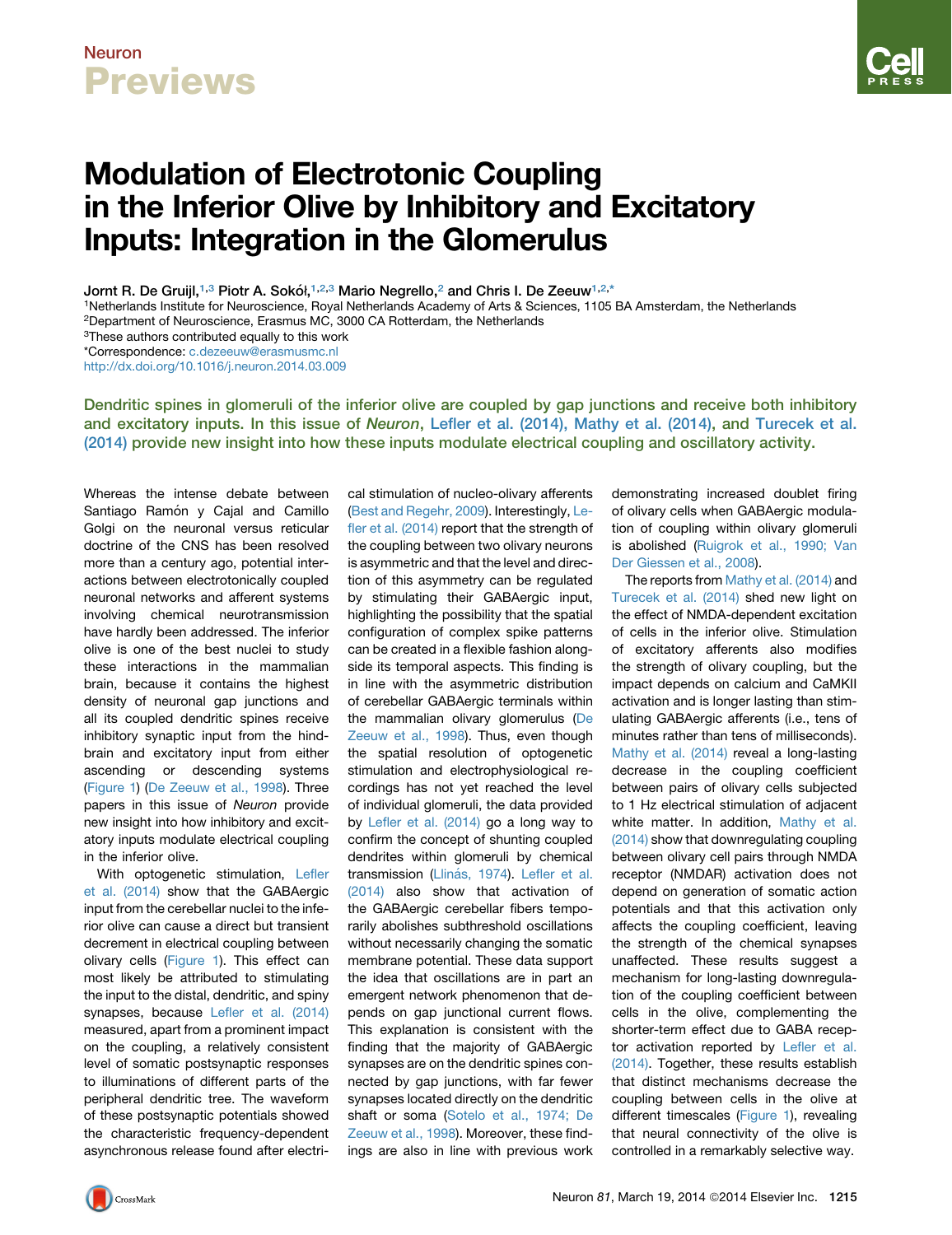### Neuron **Previews**

<span id="page-1-0"></span>

#### Figure 1. Modulation of Gap Junctions Reveals Multiple Forms of Plasticity [Lefler et al. \(2014\)](#page-2-0) (1) show that optogenetic induction of GABA release at the glomerulus creates a tran-sient reduction of coupling coefficient; [Mathy et al. \(2014\)](#page-2-0) (2) demonstrate that stimulation of pairs of infe-rior olivary cells at lower frequencies decreases the coupling coefficient; and [Turecek et al. \(2014\)](#page-2-0) (3) reveal that stimulating olivary efferents to the glomerulus at higher frequencies increases the coupling coefficient. The waveforms in the diagrams represent the actual changes in subthreshold oscillation amplitudes as observed in (1) and (3) and the presumptive changes extrapolated from (2).

[Turecek et al. \(2014\)](#page-2-0) also revealed a long-lasting NMDA- and CaMKII-dependent impact on the coupling coefficient between adjacent pairs of olivary cells after stimulation of their excitatory afferents. However, unlike [Mathy et al. \(2014\)](#page-2-0), they employed stimulation at higher frequencies (9–50 Hz) as well as NMDA bath solutions and they observed an upregulation of coupling rather than a downregulation. Using imaging techniques, [Ture](#page-2-0)[cek et al. \(2014\)](#page-2-0) demonstrate that the calcium influx remains highly local within the olivary dendrites. Combined with the unaltered amplitude of EPSPs from chemical synapses reported by [Mathy et al.](#page-2-0) [\(2014\),](#page-2-0) these findings suggest a targeted mechanism to alter the coupling coefficient between olivary neurons for longer periods of time. In fact, the two studies together offer the interesting possibility that the frequency of the excitatory input determines the strength of the coupling through the amount of calcium influx and CaMKII activation, providing a common mechanism that may allow for both upand downregulation of coupling occurring. Moreover, considering the negative impact of decoupling on oscillatory activity following stimulation of the inhibitory afferents found by [Lefler et al. \(2014\),](#page-2-0) it is interesting to note that [Turecek et al.](#page-2-0)

[\(2014\)](#page-2-0) observed an increase in amplitude of subthreshold oscillations following stimulation of the excitatory afferents, highlighting the possibility of integrated regulation of coupling and oscillations by olivary afferents.

Several open questions remain to be addressed. Did the different postnatal ages of the animals used in the different studies (varying from postnatal day 18 to 180) have impact on the outcome of the experiments? To what extent do glomerular and extraglomerular (i.e., dendritic) GABAergic terminals serve different functions? Can a common calcium-dependent mechanism indeed explain the differential effects of stimulating excitatory inputs at different frequencies? With respect to the latter two questions, we asked whether the data from the three current studies on the olive can be unified by an extended version of a previously published multicompartmental model ([De](#page-2-0) [Gruijl et al., 2012](#page-2-0)). Our preliminary simulations suggest that a combination of synaptic activation on the main dendrite and at the glomeruli could account for the postsynaptic potentials recorded by [Lefler](#page-2-0) [et al. \(2014\)](#page-2-0), while activation of synapses on the main dendrite resulted in a synaptic potential resembling those they reported as a somatic voltage response. In our simulations, we found that the addition of concurrent glomerular synapse stimulation resulted in a depolarizing shift in the steady-state shunt potential. Summation of the synaptic potential depended critically on the relative conductances and potentially explains the reported abolition of oscillations without noticeable somatic hyperpolarization. While glomerular and dendritic synapses may not be functionally distinct ensembles, any dendritic shunt disrupts the dendrosomatic current flow critical for generating oscillations and, therefore, stimulating only glomerular synapses as well as stimulating both glomerular and dendritic synapses concurrently stops oscillations even in intrinsically oscillating cells.

As for the findings of [Mathy et al. \(2014\)](#page-2-0) and [Turecek et al. \(2014\),](#page-2-0) we asked whether a common calcium-dependent mechanism can explain the bidirectional regulation of electrical coupling strength upon stimulation of the NMDA-driven excitatory inputs at different frequencies. As before, we used an extended version of the model published in [De Gruijl et al.](#page-2-0) [\(2012\)](#page-2-0) and estimated the amount of intracellular calcium in the spine head for gap junction plasticity induction protocols from both labs (without taking internal stores into account) and fitted a plasticity function [\(O'Donnell et al., 2011](#page-2-0)) to those results. The resulting fit was sign consistent and could qualitatively explain both labs' reported findings. Additionally, our simulations and the observations of [Turecek et al. \(2014\)](#page-2-0) suggest that the majority of cells are damped oscillators, which require external input to oscillate (e.g., from coupled intrinsic oscillators), a finding that is in line with the hypothesis that oscillations are a network effect and spread via gap junctional coupling ([Torben-Nielsen et al., 2012; Lefler et al.,](#page-2-0) [2014](#page-2-0)).

In the future, we will need to gain a deeper understanding of the interplay between GABA and NMDA receptor activity patterns, thereby elucidating the function and timing properties of projections to the inferior olive. We also need to clarify to what extent the regulation of coupling in the olivocerebellar system plays a role in both acute motor performance and long-term motor learning processes [\(Van Der Giessen et al., 2008](#page-2-0)). The network state of the inferior olive